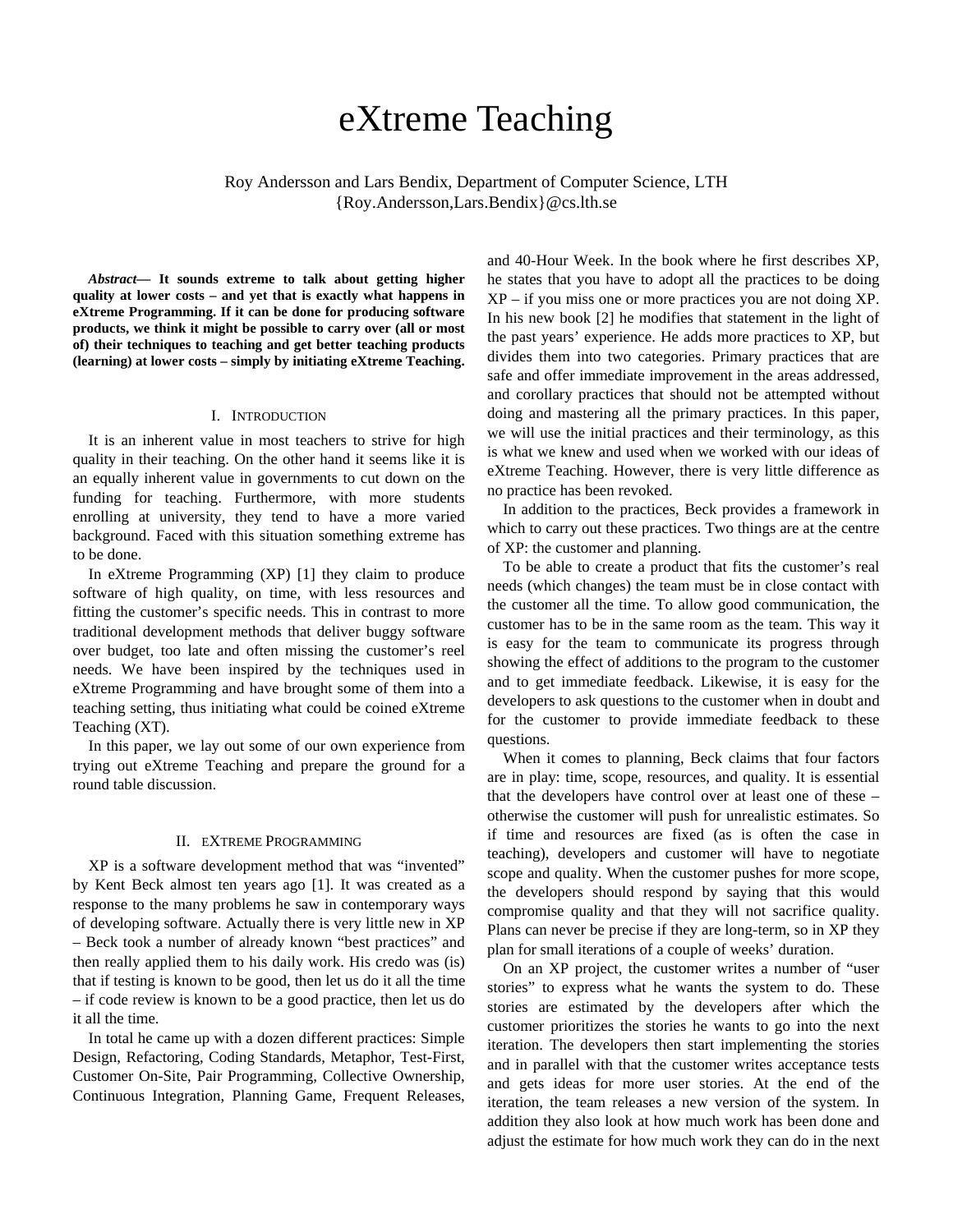iteration accordingly and a new iteration can begin. It is common on XP projects to have a first iteration where a small group of experts create the initial important architecture of the system after which more people are brought in to add manpower to the following iterations.

During the years, the XP ideas have been generalized into what is called agile software development methods, as expressed in the Agile Manifesto [3]:

> We are uncovering better ways of developing software by doing it and helping others do it. Through this work we have come to value:

*Individuals and interactions* over processes and tools *Working software* over comprehensive documentation *Customer collaboration* over contract negotiation *Responding to change* over following a plan

That is, while there is value in the items on the right, we value the items on the left more.

#### III. TRANSFERRING XP TO XT

Just as XP is about software development "best practices", this round table is about teaching "best practices". The goal of XP is to achieve efficiency and quality in software production; that of XT is to achieve efficiency and quality in the production of learning.

XP works particularly well when you have to deal with vague or rapidly changing "requirements" – which is often the case in teaching. Especially when we have to deal with the fact that different students can have quite different ways of learning. As teachers, we know very little about our students' optimal way of learning – except from the fact that it is highly individual. So if we want to cater for all students we need to be extremely flexible and agile in our teaching.

Our initial interest in trying to carry XP ideas into teaching came from the fact that our department has been using XP as software development method in a course/project in software engineering [7] for the past four years. One of the authors is involved in this and noticed that the highly iterative nature of XP had many beneficial side-effects on the students' learning process. Each week during the project period the students try out XP in practice during a one-day programming lab. During the subsequent two-hour session they also have to reflect on what went wrong and what went well – and how to improve for the next iteration. This way of "teaching" has much in common with Kolb's learning cycle [4], where learning is achieved through active experience, reflection, conceptualisation and planning.

This gave us the idea that it might also be possible and beneficial to "translate" the individual practices of XP into corresponding teaching practices. As it turned out, some practices were easy to translate; some were difficult and others impossible. In the process of working out the "translations",

we realised that we really needed to go through the underlying values and philosophy of XP, as seen from figure 1. So this is also the road we will take in the round table discussions.



So what are the values behind XP? Fortunately, in the second edition of his book on XP [2], Kent Beck explicitly deals with these values. He says, that they are universal whereas the practices are situated and specific for software development – and probably even specific for some software development situations. The five values of XP are: Communication, Simplicity, Feedback, Courage, and Respect.

These values can be cast into a number of principles to guide your behaviour: Humanity, Economics, Mutual benefit, Self-similarity, Improvement, Diversity, Reflection, Flow, Opportunity, Redundancy, Failure, Quality, Baby steps, and Accepted responsibility. When we try to formulate XT practices, it will be helpful to keep in mind also these principles.

## IV. SOME XT-PRACTICES

It is not the goal of this round table to discuss how to translate subjects such at customer, product and developer from XP to XT. We will take as given that the product is "student learning", and that the customer is in part the student (for receiving the product), and in part the government (for deciding the curriculum and economic sponsoring). The part of the development team is taken by teachers, assistants, and technical staff at the department.

From these definitions we have chosen to define and describe three XT-practices in this paper – Pair Teaching, Collective Ownership, and 40-Hour Week:

### *1) Pair Teaching*

In the development phase of a course it is naturally to have someone to share ideas and to discuss different approaches with. This is as important in the actual teaching phase and in the maintenance phase between courses. Besides that people working solo are more likely to make mistakes, pair teaching is also preferable from a scholarly approach to teaching [5,6]. To be open with your teaching is a corner stone in the term scholarly, and it is as important to be able to develop your teaching as it is completely naturally to all researchers to expose their academic research to peer review to make progress.

From our own experience we prefer pair teaching at all levels of a course. All teachers, including the teaching assistants (TAs), on the teaching team should work in pairs